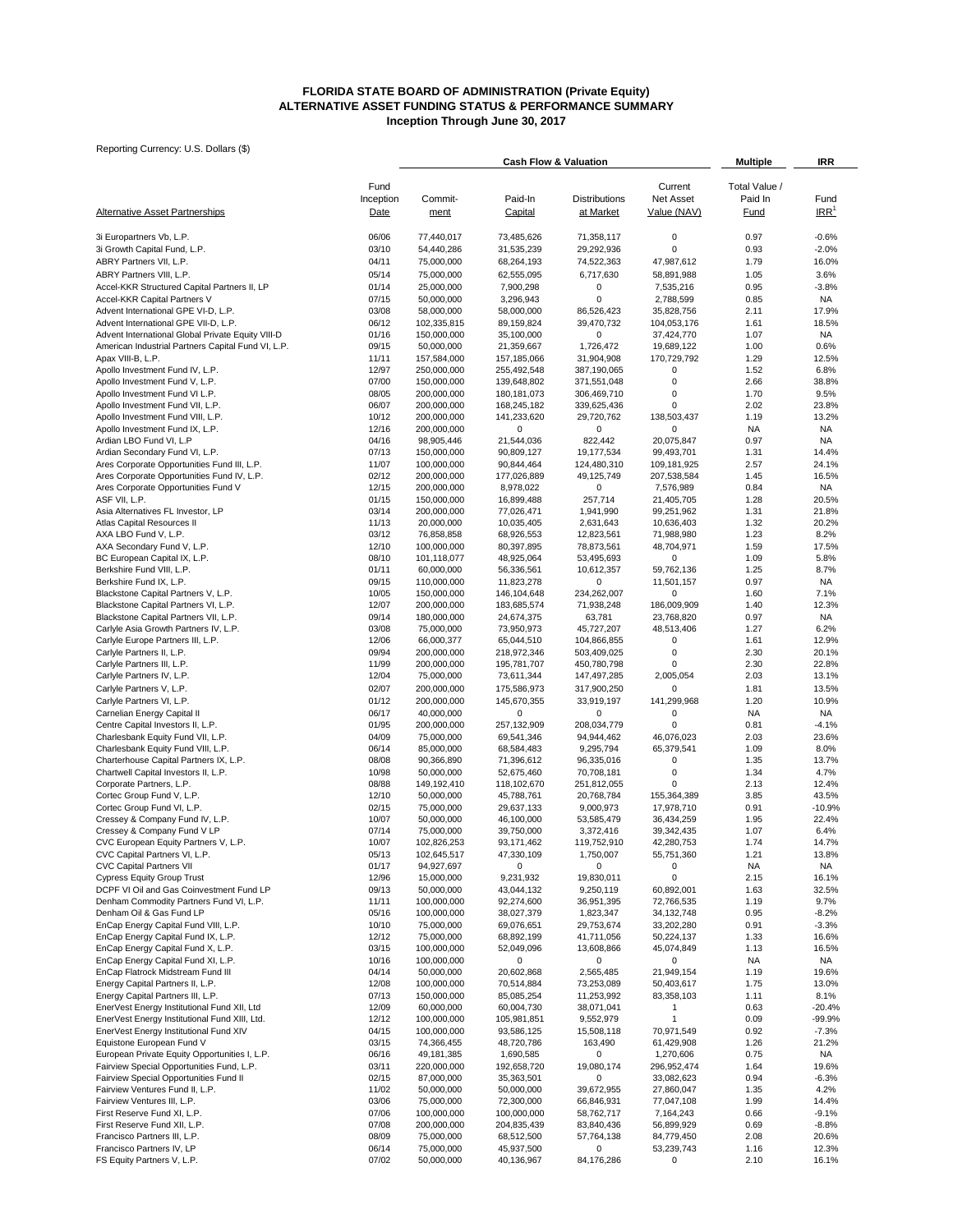| Reporting Currency: U.S. Dollars (\$)                                                          |                   |                            | <b>Cash Flow &amp; Valuation</b> |                            |                            | <b>Multiple</b>          | IRR                |
|------------------------------------------------------------------------------------------------|-------------------|----------------------------|----------------------------------|----------------------------|----------------------------|--------------------------|--------------------|
|                                                                                                |                   |                            |                                  |                            |                            |                          |                    |
|                                                                                                | Fund<br>Inception | Commit-                    | Paid-In                          | <b>Distributions</b>       | Current<br>Net Asset       | Total Value /<br>Paid In | Fund               |
| <b>Alternative Asset Partnerships</b>                                                          | Date              | ment                       | Capital                          | at Market                  | Value (NAV)                | Fund                     | IRR <sup>1</sup>   |
| FS Equity Partners VI, L.P.                                                                    | 01/09             | 75,000,000                 | 74,635,036                       | 64,944,819                 | 124,505,985                | 2.54                     | 23.3%              |
| FS Equity Partners VII, L.P.                                                                   | 01/14             | 100,000,000                | 57,998,948                       | 8,060,624                  | 52,371,318                 | 1.04                     | 3.2%               |
| Gores Capital Partners, L.P.<br>Gores Capital Partners II, L.P.                                | 08/03<br>03/07    | 50,000,000<br>50,000,000   | 47,063,636<br>45,307,913         | 60,965,147<br>51,590,459   | 0<br>$\bf{0}$              | 1.30<br>1.14             | 8.4%<br>3.8%       |
| Gores Capital Partners III, L.P.                                                               | 08/09             | 125,000,000                | 105,124,539                      | 104,839,695                | 0                          | 1.00                     | $-0.1%$            |
| Green Equity Investors III, L.P.                                                               | 09/98             | 60,000,000                 | 54,613,145                       | 125,883,576                | 0                          | 2.31                     | 21.9%              |
| Green Equity Investors IV, L.P.                                                                | 09/02             | 100,000,000                | 122,786,720                      | 218,999,019                | 0                          | 1.78                     | 10.7%              |
| Green Equity Investors V, L.P.<br>Green Equity Investors VI, L.P.                              | 11/06<br>09/11    | 100,000,000<br>200,000,000 | 101,347,021<br>193,567,043       | 196,627,503<br>242,730,354 | 0<br>0                     | 1.94<br>1.25             | 17.4%<br>12.3%     |
| Grove Street Partners Buyout, L.P.                                                             | 01/06             | 150,000,000                | 147,504,498                      | 154,012,310                | 66,957,403                 | 1.50                     | 9.7%               |
| Grove Street Partners Buyout II, L.P.                                                          | 10/10             | 200,000,000                | 154,180,271                      | 51,476,193                 | 152,994,163                | 1.33                     | 12.5%              |
| Grove Street Partners Ventures, L.P.<br>Grove Street Partners Ventures II, L.P.                | 05/04<br>02/08    | 200,000,000<br>200,000,000 | 212,755,904<br>209,307,175       | 221,315,843<br>134,065,176 | 117,602,122<br>287,032,552 | 1.59<br>2.01             | 7.9%<br>19.3%      |
| Grove Street Partners Ventures III, L.P.                                                       | 08/12             | 150,000,000                | 119,604,879                      | 7,255,661                  | 136,817,555                | 1.20                     | 10.1%              |
| Hellman & Friedman Capital Partners V, L.P.                                                    | 08/04             | 75,000,000                 | 67,744,774                       | 184,087,008                | 1,439,322                  | 2.74                     | 29.4%              |
| Hellman & Friedman Capital Partners VI, L.P.<br>Hellman & Friedman Capital Partners VII, L.P.  | 10/06<br>02/09    | 100,000,000<br>200,000,000 | 97,041,660<br>189,866,375        | 173,450,549<br>88,451,860  | 0<br>288,039,952           | 1.79<br>1.98             | 12.6%<br>23.6%     |
| Hellman & Friedman Capital Partners VIII, L.P.                                                 | 09/14             | 200,000,000                | 12,679,858                       | 2,657,581                  | 15,031,556                 | 1.40                     | <b>NA</b>          |
| Hicks, Muse, Tate & Furst Equity Fund III, L.P.                                                | 05/96             | 200,000,000                | 210,258,927                      | 186,304,423                | $\pmb{0}$                  | 0.89                     | $-1.8%$            |
| Hicks, Muse, Tate & Furst Equity Fund IV, L.P.                                                 | 03/98             | 400,000,000                | 423,434,828                      | 266,275,496                | 0                          | 0.63                     | $-8.8%$            |
| Hicks, Muse, Tate & Furst Equity Fund V, L.P.<br>Inflexion Buyout Fund IV, L.P.                | 07/00<br>04/14    | 25,000,000<br>52,587,527   | 27,231,920<br>22,427,394         | 48,289,446<br>2,046,490    | 0<br>23,831,845            | 1.77<br>1.15             | 21.0%<br>15.8%     |
| Inflexion Enterprise Fund IV                                                                   | 03/16             | 19,982,149                 | 636,418                          | 0                          | 105,040                    | 0.17                     | $-97.5%$           |
| Inflexion Partnership Capital Fund I, L.P.                                                     | 04/14             | 26,372,724                 | 9,976,168                        | 1,400,318                  | 9,589,841                  | 1.10                     | 10.4%              |
| Insight Venture Partners Growth-Buyout Coinvestment Fund, L.P.                                 | 10/14<br>02/13    | 50,000,000                 | 34,875,000                       | 1,771,736<br>9.520.011     | 44,875,823<br>94.958.174   | 1.34<br>1.40             | 26.2%<br>11.8%     |
| Insight Venture Partners VIII, L.P.<br>Insight Venture Partners IX, L.P.                       | 10/14             | 75,000,000<br>75,000,000   | 74,472,811<br>49,875,000         | 1,955,109                  | 58,196,890                 | 1.21                     | 14.7%              |
| Investindustrial VI, L.P.                                                                      | 10/15             | 55,802,326                 | 7,303,384                        | 0                          | 6,975,948                  | 0.96                     | $-4.6%$            |
| J.H. Whitney VII, L.P.                                                                         | 01/10             | 75,000,000                 | 69,547,719                       | 31,786,332                 | 66,450,459                 | 1.41                     | 11.0%              |
| Kelso Investment Associates VII, L.P.<br>Kelso Investment Associates VIII, L.P.                | 06/03<br>05/07    | 50,000,000<br>100,000,000  | 47,514,909<br>85,871,953         | 81,982,841<br>135,469,605  | 0<br>0                     | 1.73<br>1.58             | 12.2%<br>13.8%     |
| KKR Asian Fund II, L.P.                                                                        | 10/11             | 100,000,000                | 93,505,905                       | 14,225,571                 | 112,653,066                | 1.36                     | 20.2%              |
| KKR Asian Fund III, L.P.                                                                       | 04/17             | 150,000,000                | 0                                | 0                          | 0                          | <b>NA</b>                | <b>NA</b>          |
| KKR European Fund III, L.P.                                                                    | 05/07<br>06/04    | 58,757,859                 | 50,706,630                       | 53,362,696                 | $\mathbf 0$<br>0           | 1.05<br>1.06             | 1.8%<br>1.2%       |
| Kohlberg Investors V, L.P.<br>Kohlberg Investors VI, L.P.                                      | 03/07             | 45,000,000<br>50,000,000   | 42,466,621<br>43,063,311         | 45,208,998<br>72,089,155   | 0                          | 1.67                     | 15.8%              |
| KPS Special Situations Supplemental Fund III, L.P.                                             | 06/09             | 50,000,000                 | 31,202,843                       | 42,523,952                 | 25,299,272                 | 2.17                     | 20.9%              |
| KPS Special Situations Fund IV, L.P.                                                           | 01/13             | 150,000,000                | 18,245,720                       | 15,737,621                 | 13,397,043                 | 1.60                     | 29.2%              |
| LCP FSBA Co-Invest Account<br>Lexington Capital Partners IV, L.P.                              | 01/16<br>05/00    | 200,000,000<br>200,000,000 | 9,000,000<br>196,224,328         | 0<br>347,824,795           | 12,637,381<br>486,093      | 1.40<br>1.78             | 36.8%<br>20.2%     |
| Lexington Capital Partners V, L.P.                                                             | 10/01             | 100,000,000                | 99,513,278                       | 162,561,899                | 4,982,019                  | 1.68                     | 19.0%              |
| Lexington Capital Partners VI, L.P.                                                            | 05/05             | 100,000,000                | 106,132,653                      | 119,628,240                | 22,605,778                 | 1.34                     | 6.4%               |
| Lexington Capital Partners VII, L.P.                                                           | 01/09             | 200,000,000                | 169,621,743                      | 179,398,515                | 80,256,713                 | 1.53                     | 14.7%              |
| Lexington Capital Partners VIII, L.P.<br>Lexington Co-Investment Partners (Pools I & II), L.P. | 08/13<br>01/98    | 250,000,000<br>500,000,000 | 68,101,360<br>499,974,505        | 29,654,683<br>675,610,817  | 67,586,761<br>0            | 1.43<br>1.35             | 30.4%<br>6.3%      |
| Lexington Co-Investment Partners II (Pools III & IV), L.P.                                     | 01/98             | 500,000,000                | 495,794,418                      | 1,065,203,727              | 53,267,953                 | 2.26                     | 23.7%              |
| Lexington Co-Investment Partners 2005 (Pools I & II), L.P.                                     | 08/05             | 500,000,000                | 494,849,859                      | 524,906,053                | 143,894,069                | 1.35                     | 4.8%               |
| Lexington Co-Investment Partners 2005 (Pool III), L.P.                                         | 03/12             | 500,000,000                | 509,473,386                      | 213,664,490                | 611,578,219                | 1.62                     | 20.6%              |
| Lexington Co-Investment Partners 2005 Pool IV<br>Lexington Middle Market Investors III, L.P.   | 12/15<br>12/12    | 500,000,000<br>100,000,000 | 0<br>52,489,109                  | $\mathbf 0$<br>25,887,839  | 0<br>42,365,405            | <b>NA</b><br>1.30        | <b>NA</b><br>15.8% |
| Liberty Partners Pool I                                                                        | 03/93             | 205,686,600                | 198,347,330                      | 465, 437, 875              | 0                          | 2.35                     | 20.7%              |
| Liberty Partners Pool II                                                                       | 06/94             | 359,789,821                | 376,606,498                      | 605,073,932                | 0                          | 1.61                     | 10.7%              |
| Liberty Partners Pool III<br>Liberty Partners Pool IV                                          | 06/96<br>12/98    | 506,208,481<br>195,075,745 | 529,232,632<br>198,104,313       | 538,362,219<br>132,103,527 | 0<br>0                     | 1.02<br>0.67             | 0.4%<br>$-19.2%$   |
| Liberty Partners Pool V                                                                        | 03/99             | 329,664,359                | 347,297,915                      | 396,920,863                | 0                          | 1.14                     | 2.7%               |
| Liberty Partners Pool VI                                                                       | 03/02             | 595,484,687                | 1,315,561,097                    | 1,127,882,513              | 1,325,000                  | 0.86                     | $-6.5%$            |
| Liberty Partners Pool VII                                                                      | 12/05             | 290,808,542                | 251,562,543                      | 204,778,132                | 8,999,264                  | 0.85                     | $-7.5%$            |
| Liberty Partners Group II, L.P.<br>Lindsay, Goldberg & Bessemer II, L.P.                       | 05/08<br>07/06    | 9,766,830<br>100,000,000   | 741,589<br>92,552,700            | 0<br>137, 178, 856         | 0<br>0                     | 0.00<br>1.48             | -100.0%<br>8.0%    |
| Lindsay, Goldberg & Bessemer III, L.P.                                                         | 07/08             | 100,000,000                | 92,507,383                       | 109,182,421                | 0                          | 1.18                     | 6.8%               |
| Montagu Private Equity IV, L.P.                                                                | 12/10             | 56,819,796                 | 45,738,506                       | 26,162,998                 | 37,668,971                 | 1.40                     | 12.5%              |
| Montagu V<br>New Mountain Partners II, L.P.                                                    | 10/14<br>03/04    | 111,109,877                | 9,556,036                        | 0                          | 5,366,153<br>901,890       | 0.56<br>2.06             | $-74.5%$           |
| New Mountain Partners III, L.P.                                                                | 03/07             | 50,000,000<br>100,000,000  | 40,479,245<br>92,692,757         | 82,551,865<br>102,235,359  | 82,069,587                 | 1.99                     | 13.7%<br>13.8%     |
| New Mountain Partners IV, L.P.                                                                 | 10/12             | 100,000,000                | 73,292,160                       | 7,319,653                  | 89,138,660                 | 1.32                     | 22.2%              |
| OpCapita Consumer Opportunities Fund II                                                        | 04/16             | 38,251,366                 | 7,105,059                        | 0                          | 6,299,862                  | 0.89                     | <b>NA</b>          |
| OpenView Venture Partners IV, L.P.<br>OpenView Venture Partners V, L.P.                        | 08/14<br>05/17    | 25,000,000<br>25,000,000   | 12,487,500<br>0                  | $\pmb{0}$<br>0             | 12,661,133<br>0            | 1.01<br>NA               | 0.9%<br>NA         |
| PAI Europe V, L.P.                                                                             | 06/07             | 42,563,071                 | 35,666,465                       | 46,401,458                 | 0                          | 1.30                     | 7.0%               |
| Pantheon Global Secondary Fund IV, L.P.                                                        | 11/08             | 100,000,000                | 66,400,000                       | 68,300,000                 | 32,709,792                 | 1.52                     | 14.2%              |
| Pantheon Venture Partners II, L.P.                                                             | 01/04             | 100,000,000                | 97,247,500                       | 95,850,002                 | 56,936,887                 | 1.57                     | 7.5%               |
| Paul Capital Top Tier Investments II, L.P.<br>Paul Capital Top Tier Investments III, L.P.      | 12/01<br>12/04    | 120,000,000<br>75,000,000  | 115,097,718<br>73,053,715        | 134,971,693<br>65,653,459  | 25,246,460<br>37,841,948   | 1.39<br>1.42             | 4.8%<br>6.1%       |
| Paul Capital Top Tier Investments IV, L.P.                                                     | 04/07             | 100,000,000                | 100,474,851                      | 91,938,008                 | 106,325,197                | 1.97                     | 15.2%              |
| Paul Capital Top Tier Special Opportunities Fund, L.P.                                         | 04/09             | 12,450,000                 | 11,932,501                       | 4,502,722                  | 2,851,492                  | 0.62                     | $-8.0%$            |
| Peak Rock Capital Credit Fund II                                                               | 11/16             | 20,000,000                 | 0                                | 0                          | 0                          | <b>NA</b>                | NA                 |
| Peak Rock Capital Fund II, L.P.<br>Permira European Fund IV, L.P.                              | 11/16<br>07/06    | 80,000,000<br>64,037,705   | 0<br>66,661,814                  | 0<br>104, 162, 715         | 0<br>0                     | <b>NA</b><br>1.56        | <b>NA</b><br>8.3%  |
| Permira V, LP                                                                                  | 04/13             | 136,860,690                | 82,598,031                       | 4,145,466                  | 97,172,557                 | 1.23                     | 10.3%              |
| Platinum Equity Capital Partners, L.P.                                                         | 09/03             | 50,000,000                 | 34,606,203                       | 100,796,151                | 0                          | 2.91                     | 60.2%              |
| Platinum Equity Capital Partners II, L.P.<br>Platinum Equity Capital Partners III, L.P.        | 09/07<br>12/11    | 75,000,000<br>200,000,000  | 67,814,874<br>178,876,492        | 93,359,170<br>159,250,989  | 28,166,615<br>151,476,745  | 1.79<br>1.74             | 14.5%<br>35.0%     |
| Post Oak Energy Partners II, LP                                                                | 11/13             | 25,000,000                 | 20,940,054                       | 10,318,495                 | 27,455,187                 | 1.80                     | 60.0%              |
| Post Oak Energy Partners III, LP                                                               | 04/16             | 60,000,000                 | 12,703,796                       | 0                          | 11,362,969                 | 0.89                     | NA                 |
| Pomona Capital VI (Combined), L.P.                                                             | 12/04             | 50,000,000                 | 44,551,931                       | 47,363,878                 | 12,405,320                 | 1.34                     | 5.1%               |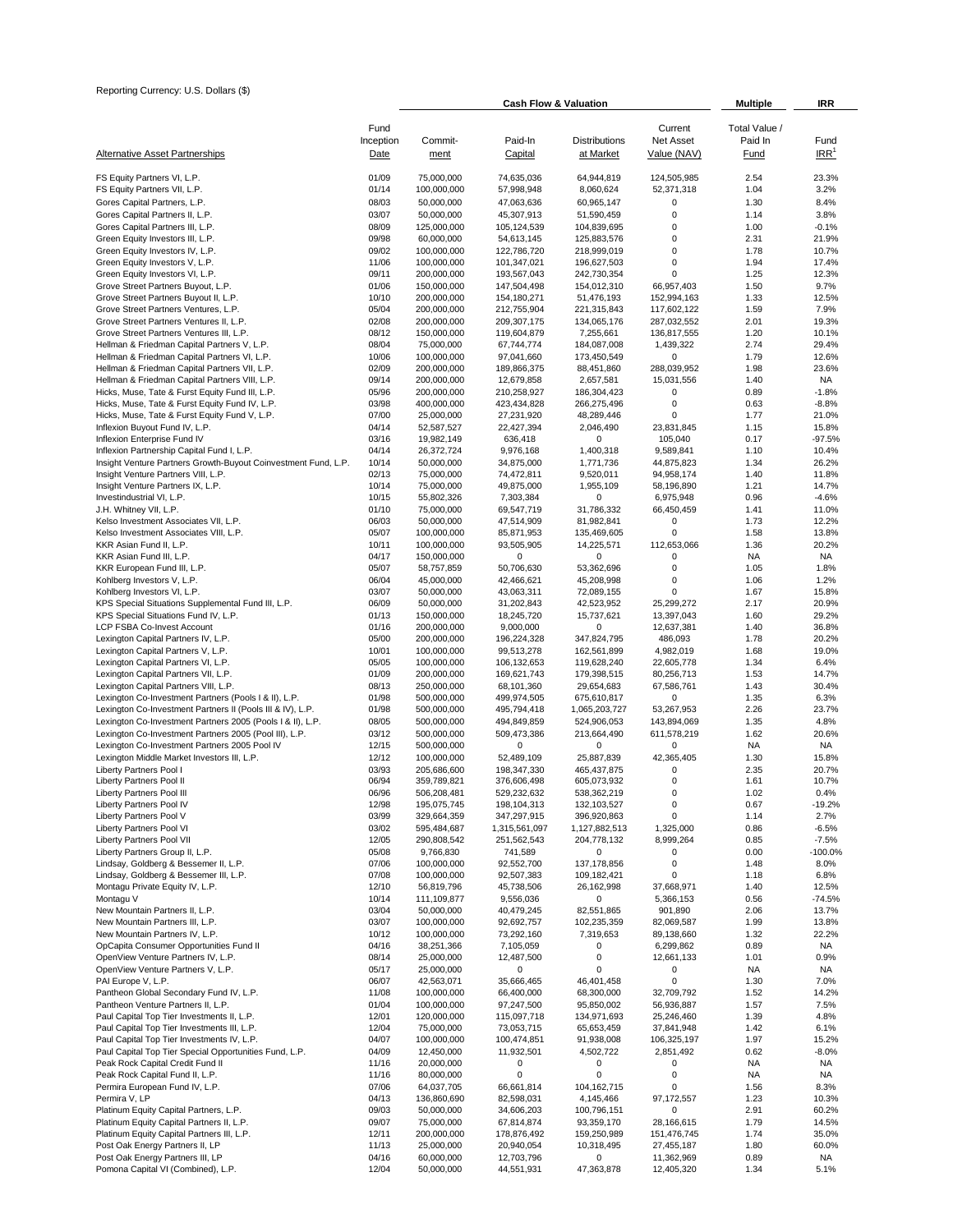| Reporting Currency: U.S. Dollars (\$)                                            |                           |                            | <b>Cash Flow &amp; Valuation</b> | <b>Multiple</b>                   | IRR                                        |                                  |                          |
|----------------------------------------------------------------------------------|---------------------------|----------------------------|----------------------------------|-----------------------------------|--------------------------------------------|----------------------------------|--------------------------|
| <b>Alternative Asset Partnerships</b>                                            | Fund<br>Inception<br>Date | Commit-<br>ment            | Paid-In<br>Capital               | <b>Distributions</b><br>at Market | Current<br><b>Net Asset</b><br>Value (NAV) | Total Value /<br>Paid In<br>Fund | Fund<br>IRR <sup>1</sup> |
| Pomona Capital VII (Combined), L.P.                                              | 11/07                     | 50,000,000                 | 42,172,835                       | 47,388,311                        | 7,470,935                                  | 1.30                             | 7.9%                     |
| Providence Equity Partners VI, L.P.                                              | 12/06                     | 50,000,000                 | 47,684,103                       | 69,769,291                        | 0                                          | 1.46                             | 7.3%                     |
| Providence Equity Partners VII, L.P.                                             | 06/11                     | 200,000,000                | 147,486,816                      | 42,162,089                        | 183,229,998                                | 1.53                             | 21.0%                    |
| RCP Advisors Fund IV, L.P.                                                       | 01/06                     | 50,000,000                 | 54,745,286                       | 76,820,956                        | 21,727,567                                 | 1.80                             | 13.1%                    |
| RCP Advisors Fund V, L.P.                                                        | 01/07                     | 50,000,000                 | 55,220,469                       | 62,204,484                        | 35,265,840                                 | 1.77                             | 15.2%                    |
| RCP Advisors Fund VI, L.P.                                                       | 01/08                     | 50,000,000                 | 54,445,003                       | 39,975,110                        | 43,851,136                                 | 1.54                             | 12.6%                    |
| RCP Advisors Fund VII, L.P.<br>RCP Advisors Fund VIII, L.P.                      | 02/09<br>08/11            | 50,000,000<br>50,000,000   | 47,092,975<br>35,657,637         | 23,173,826<br>8,157,637           | 53,490,904<br>37,335,587                   | 1.63<br>1.28                     | 17.6%<br>12.5%           |
| RCP Advisors Fund IX, L.P.                                                       | 06/13                     | 50,000,000                 | 22,879,933                       | 880,712                           | 24,931,429                                 | 1.13                             | 11.7%                    |
| RCP Advisors Fund X                                                              | 12/14                     | 50,000,000                 | 9,000,000                        | 0                                 | 6,641,627                                  | 0.74                             | $-36.5%$                 |
| Ripplewood Partners, L.P.                                                        | 08/96                     | 100,000,000                | 96,498,975                       | 168,333,429                       | 0                                          | 1.74                             | 13.6%                    |
| Ripplewood Partners II, L.P.                                                     | 12/00                     | 100,000,000                | 97,676,727                       | 116,568,788                       | 0                                          | 1.19                             | 6.2%                     |
| Riverside Capital Appreciation Fund 2008, L.P.                                   | 03/08                     | 75,000,000                 | 67,916,041                       | 89,754,752                        | 0                                          | 1.32                             | 8.2%                     |
| Riverside Capital Appreciation Fund VI, L.P.                                     | 07/12                     | 75,000,000                 | 59,535,660                       | 11,297,142                        | 66,026,892                                 | 1.30                             | 14.5%                    |
| Riverside Europe Fund IV, L.P.<br>Rubicon Technology Partners L.P.               | 12/08<br>09/13            | 49,699,937<br>50,000,000   | 47,580,396<br>39,062,967         | 49,531,443<br>0                   | 0<br>42,565,477                            | 1.04<br>1.09                     | 1.5%<br>5.7%             |
| Rubicon Technology Partners II                                                   | 08/16                     | 76,000,000                 | 0                                | 0                                 | 0                                          | <b>NA</b>                        | <b>NA</b>                |
| Searchlight Partners II, L.P.                                                    | 06/15                     | 100,000,000                | 32,602,120                       | 4,768,647                         | 35,316,074                                 | 1.23                             | 21.7%                    |
| Silicon Valley Bank SIF V, L.P.                                                  | 02/11                     | 125,000,000                | 103,187,500                      | 8,863,614                         | 156,219,240                                | 1.60                             | 15.1%                    |
| Silicon Valley Bank SIF V-A Opportunity, L.P.                                    | 02/11                     | 50,000,000                 | 37,250,000                       | 0                                 | 70,547,057                                 | 1.89                             | 20.0%                    |
| Silicon Valley Bank SIF VI-A                                                     | 02/13                     | 125,000,000                | 108,940,845                      | 5,030,924                         | 126,059,046                                | 1.20                             | 9.8%                     |
| Silicon Valley Bank SIF VII, L.P.                                                | 09/14                     | 125,000,000                | 63,525,000                       | 0                                 | 63,526,147                                 | 1.00                             | 0.0%                     |
| Silicon Valley Bank SIF VIII<br>Silicon Valley Bank Capital Partners III, L.P.   | 02/16<br>12/13            | 100,000,000<br>22,500,000  | 8,032,889<br>17,324,996          | 518,260<br>1,453,547              | 6,867,508<br>16,583,242                    | 0.92<br>1.04                     | <b>NA</b><br>2.6%        |
| Silicon Valley Bank Capital Partners IV                                          | 01/17                     | 25,000,000                 | 0                                | 0                                 | 0                                          | NA                               | <b>NA</b>                |
| Silicon Valley Bank Overage Fund                                                 | 03/15                     | 100,500,000                | 62.322.463                       | $\mathbf 0$                       | 82,877,877                                 | 1.33                             | 13.4%                    |
| Silver Lake Partners IV, L.P.                                                    | 02/12                     | 100,000,000                | 71,979,973                       | 27,077,995                        | 82,003,185                                 | 1.52                             | 28.8%                    |
| Silver Lake Partners V, L.P.                                                     | 11/16                     | 140,000,000                | 0                                | 0                                 | 0                                          | <b>NA</b>                        | <b>NA</b>                |
| Siris Partners III                                                               | 09/14                     | 75,000,000                 | 44,028,247                       | 8,171,901                         | 35.853.401                                 | 1.00                             | 0.0%                     |
| Snow Phipps II, L.P.                                                             | 12/09                     | 50,000,000                 | 38,441,890                       | 52,493,528                        | 0                                          | 1.37                             | 14.6%                    |
| Summit Partners Growth Equity Fund VIII-A, L.P.<br>TA Associates XI, L.P.        | 03/11<br>04/09            | 125,000,000<br>100,000,000 | 67,512,499<br>82,750,000         | 102,468,230                       | 0<br>$\mathbf 0$                           | 1.52<br>1.55                     | 32.0%<br>19.7%           |
| The Energy & Minerals Group Fund III, L.P.                                       | 12/13                     | 85,000,000                 | 78,712,550                       | 128,276,033<br>1,358,613          | 67,739,679                                 | 0.88                             | $-5.7%$                  |
| Thoma Bravo Discover Fund, L.P.                                                  | 11/15                     | 50,000,000                 | 21,156,017                       | 0                                 | 24,443,662                                 | 1.16                             | 14.7%                    |
| Thoma Bravo Fund IX, L.P.                                                        | 02/08                     | 50,000,000                 | 51,525,597                       | 202,607,809                       | 5,703,445                                  | 4.04                             | 48.1%                    |
| Thoma Bravo Fund X, L.P.                                                         | 08/11                     | 100,000,000                | 85,325,616                       | 152,474,353                       | 98,197,582                                 | 2.94                             | 39.0%                    |
| Thoma Bravo Fund XI, L.P.                                                        | 01/14                     | 150,000,000                | 150,053,076                      | 894,128                           | 192,925,936                                | 1.29                             | 14.0%                    |
| Thoma Bravo XII                                                                  | 02/16                     | 150,000,000                | 61,623,246                       | 883,528                           | 60,816,496                                 | 1.00                             | 0.2%                     |
| Thoma Bravo Overage Fund, L.P.                                                   | 01/13<br>02/15            | 45,000,000                 | 34,299,881                       | 10,102,113                        | 69,790,542                                 | 2.33                             | 33.3%<br>12.0%           |
| Thoma Bravo Special Opportunities Fund II, L.P.<br>Thoma Cressey Fund VIII, L.P. | 06/05                     | 50,000,000<br>50,000,000   | 49,917,729<br>49,450,000         | 543,787<br>143,380,858            | 59,232,713<br>1,087,153                    | 1.20<br>2.92                     | 18.3%                    |
| Thomas H. Lee Equity Fund IV, L.P.                                               | 11/97                     | 100,000,000                | 90,199,963                       | 78,342,281                        | 0                                          | 0.87                             | $-2.6%$                  |
| Thomas H. Lee Equity Fund V, L.P.                                                | 03/00                     | 50,000,000                 | 52,312,374                       | 85,506,188                        | $\pmb{0}$                                  | 1.63                             | 13.4%                    |
| Thomas H. Lee Equity Fund VI L.P.                                                | 04/06                     | 75,000,000                 | 74,227,261                       | 140,526,800                       | 0                                          | 1.89                             | 12.3%                    |
| Tiger Iron Special Opportunities Fund, L.P.                                      | 02/16                     | 68.460.000                 | 9,943,155                        | 0                                 | 8,837,212                                  | 0.89                             | $-25.6%$                 |
| TowerBrook Investors II, L.P.                                                    | 03/05                     | 75,000,000                 | 55,269,619                       | 87,103,577                        | 13,091,658                                 | 1.81                             | 9.6%                     |
| TowerBrook Investors III, L.P.<br>TowerBrook Investors IV, L.P.                  | 10/07<br>09/12            | 150,000,000<br>190,000,000 | 114,851,284<br>67,831,147        | 126,946,507<br>42,300,047         | 40,992,846<br>53,694,302                   | 1.46<br>1.42                     | 9.9%<br>34.0%            |
| TPG Growth Fund II, L.P.                                                         | 03/11                     | 100,000,000                | 92,531,794                       | 32,766,921                        | 158,511,898                                | 2.07                             | 24.9%                    |
| TPG Growth Fund III, L.P.                                                        | 02/15                     | 100,000,000                | 52,373,167                       | 9,393,512                         | 47,245,153                                 | 1.08                             | 13.4%                    |
| TPG Partners IV, L.P.                                                            | 10/03                     | 50,000,000                 | 46,300,567                       | 87,658,674                        | 0                                          | 1.89                             | 14.3%                    |
| TPG Partners V, L.P.                                                             | 01/06                     | 100,000,000                | 88,340,161                       | 104,111,914                       | $\pmb{0}$                                  | 1.18                             | 2.6%                     |
| TPG Partners VI, L.P.<br>Trident V, L.P.                                         | 12/07<br>12/08            | 200,000,000<br>75,000,000  | 179,036,297<br>74,809,290        | 255, 103, 553<br>31,704,818       | 0<br>83,633,264                            | 1.42<br>1.54                     | 11.3%<br>11.6%           |
| Trident VI Fund, L.P.                                                            | 07/13                     | 75,000,000                 | 58,406,230                       | 11,124,853                        | 59,725,999                                 | 1.21                             | 14.6%                    |
| Trident VII, L.P.                                                                | 07/16                     | 75,000,000                 | 0                                | 0                                 | 0                                          | <b>NA</b>                        | NA                       |
| CVE-Kauffman Fellows Endowment Fund II, L.P.                                     | 02/10                     | 100,000,000                | 86,913,836                       | 5,111,772                         | 146,752,567                                | 1.75                             | 14.0%                    |
| TrueBridge FLSBA Special Purpose, LLC                                            | 12/11                     | 47,972,078                 | 38,967,500                       | 5,894,711                         | 66,027,499                                 | 1.85                             | 18.7%                    |
| TrueBridge Special Purpose II (F)<br>TrueBridge-Kauffman Fellows Fund III, L.P.  | 09/13<br>04/13            | 22,500,000<br>125,000,000  | 14,737,500                       | 0<br>0                            | 18,980,359                                 | 1.29<br>1.12                     | 14.8%<br>5.4%            |
| TrueBridge Capital FSA, LLC                                                      | 01/15                     | 35,000,000                 | 98,750,000<br>8,805,960          | 0                                 | 111,010,993<br>11,926,738                  | 1.35                             | 40.0%                    |
| Truebridge-Kauffman Fellows Endowment Fund IV                                    | 07/15                     | 125,000,000                | 30,000,000                       | 0                                 | 27,585,465                                 | 0.92                             | $-12.0%$                 |
| TrueBridge Capital Partners Fund V, L.P.                                         | 05/17                     | 100,000,000                | 0                                | 0                                 | 0                                          | NA                               | NA                       |
| TSG Capital Fund III, L.P.                                                       | 08/98                     | 100.000.000                | 100,963,018                      | 54,615,569                        | 0                                          | 0.54                             | $-13.7%$                 |
| W Capital Partners III, L.P.                                                     | 12/11                     | 75,000,000                 | 40,635,065                       | 9,468,902                         | 47,534,181                                 | 1.40                             | 15.1%                    |
| Warburg Pincus China<br>Warburg Pincus Private Equity IX, L.P.                   | 12/16<br>06/05            | 68,000,000<br>75,000,000   | 12,240,000<br>75,000,000         | 2,924,000<br>123,622,885          | 8,596,916<br>8,170,570                     | 0.94<br>1.76                     | NA<br>10.1%              |
| Warburg Pincus Private Equity X, L.P.                                            | 06/07                     | 150,000,000                | 150,000,000                      | 146,755,416                       | 80,307,416                                 | 1.51                             | 8.1%                     |
| Warburg Pincus Private Equity Fund XI, L.P.                                      | 09/11                     | 200,000,000                | 186,800,000                      | 48,101,240                        | 211,672,740                                | 1.39                             | 12.8%                    |
| Warburg Pincus Private Equity Fund XII, L.P.                                     | 11/15                     | 87,000,000                 | 28,620,000                       | 243,000                           | 27,857,828                                 | 0.98                             | $-3.1%$                  |
| Waterland Private Equity VI, L.P.                                                | 04/15                     | 61,110,432                 | 21,338,638                       | 0                                 | 22,346,796                                 | 1.05                             | 7.3%                     |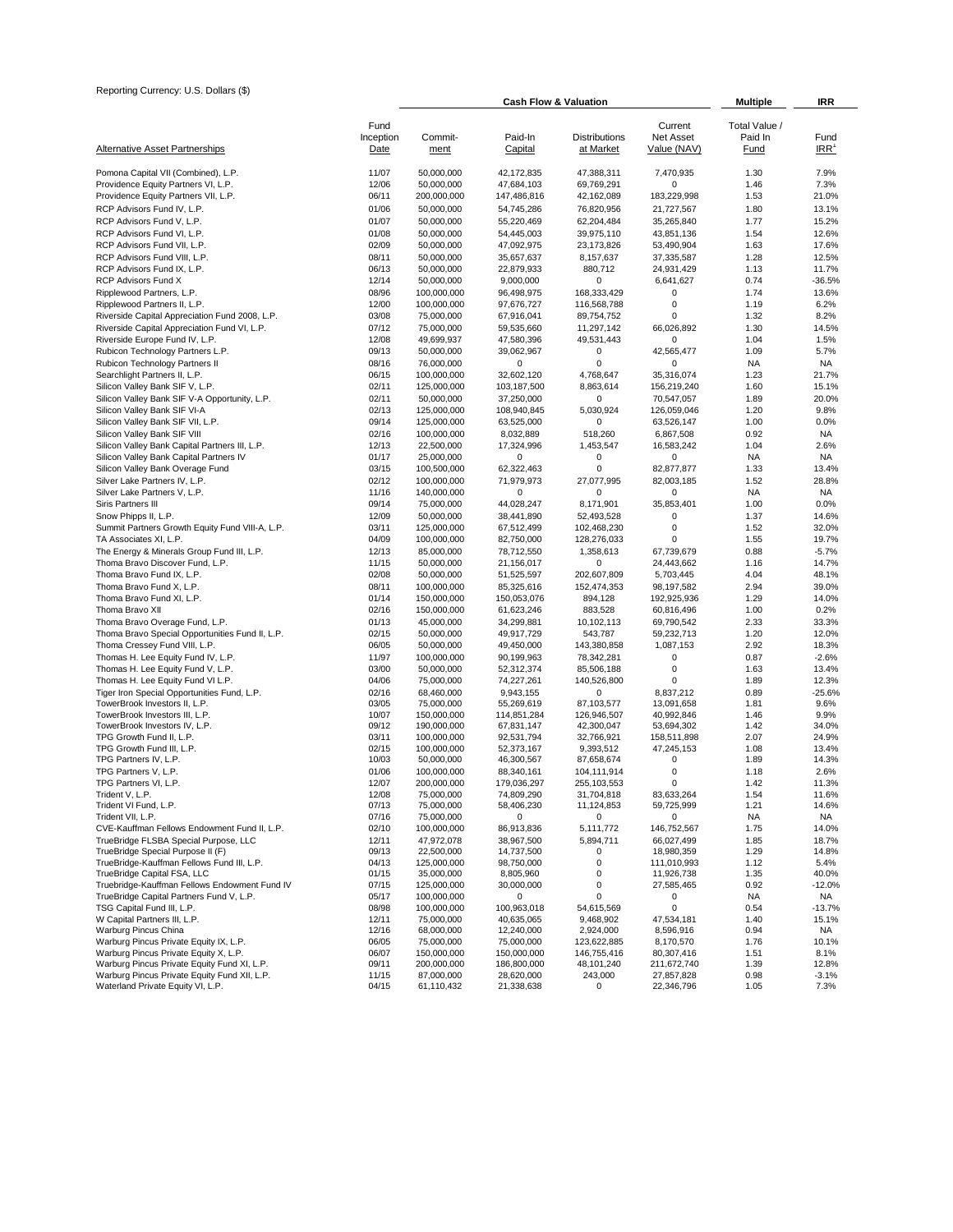| Reporting Currency: U.S. Dollars (\$)                 |                           | Multiple        | <b>IRR</b>         |                                   |                                     |                                         |                          |
|-------------------------------------------------------|---------------------------|-----------------|--------------------|-----------------------------------|-------------------------------------|-----------------------------------------|--------------------------|
| Alternative Asset Partnerships                        | Fund<br>Inception<br>Date | Commit-<br>ment | Paid-In<br>Capital | <b>Distributions</b><br>at Market | Current<br>Net Asset<br>Value (NAV) | Total Value /<br>Paid In<br><b>Fund</b> | Fund<br>IRR <sup>1</sup> |
| Waterland Private Equity VI Overflow Feeder Fund L.P. | 04/15                     | 28.974.931      | 39.110             | $\Omega$                          | 2.825                               | 0.07                                    | $-80.2%$                 |
| Wellspring Capital Partners III, L.P.                 | 04/02                     | 50.000.000      | 49.189.212         | 107.708.276                       |                                     | 2.19                                    | 27.1%                    |
| Wellspring Capital Partners IV, L.P.                  | 04/05                     | 75,000,000      | 77.179.692         | 108.153.435                       |                                     | 1.40                                    | 6.6%                     |
| Wellspring Capital Partners V, L.P.                   | 03/09                     | 150.000.000     | 147.596.421        | 163.513.447                       | 73.523.430                          | 1.61                                    | 19.3%                    |
| Willis Stein & Partners II. L.P.                      | 06/98                     | 40.000.000      | 40.111.131         | 23.444.625                        |                                     | 0.58                                    | $-9.7%$                  |
| Willis Stein & Partners III. L.P.                     | 07/00                     | 100.000.000     | 106.335.549        | 106.898.376                       |                                     | 1.01                                    | 0.1%                     |

<sup>1</sup>Fund internal rate of return includes the cash-on-cash return net of fees, expenses, and carried interest, as well as the net asset value of State Board of Administration of Florida's interest in the partnership.

Because of the long-term nature of investing in private investments, funds can produce low or negative returns in the early years of the partnership. In the first few years of the partnership, management fees are drawn from partners' capital, and portfolio companies are held at cost, leading to a potential understatement of ultimate value.

Due to numerous factors, including the lack of standardized valuation and reporting standards, the return information for private investments in this report may not reflect the expected<br>returns of the partnerships. The ret

Interim returns may not be meaningful or indicative of ultimate performance during the early stages of the investment life cycle.

Some investment partnerships do not include management fees in the commitment; this may result in paid-in capital exceeding the commitment amount in those instances.

Funds with NA (not applicable) have not yet commenced or are too young to have produced meaningful returns.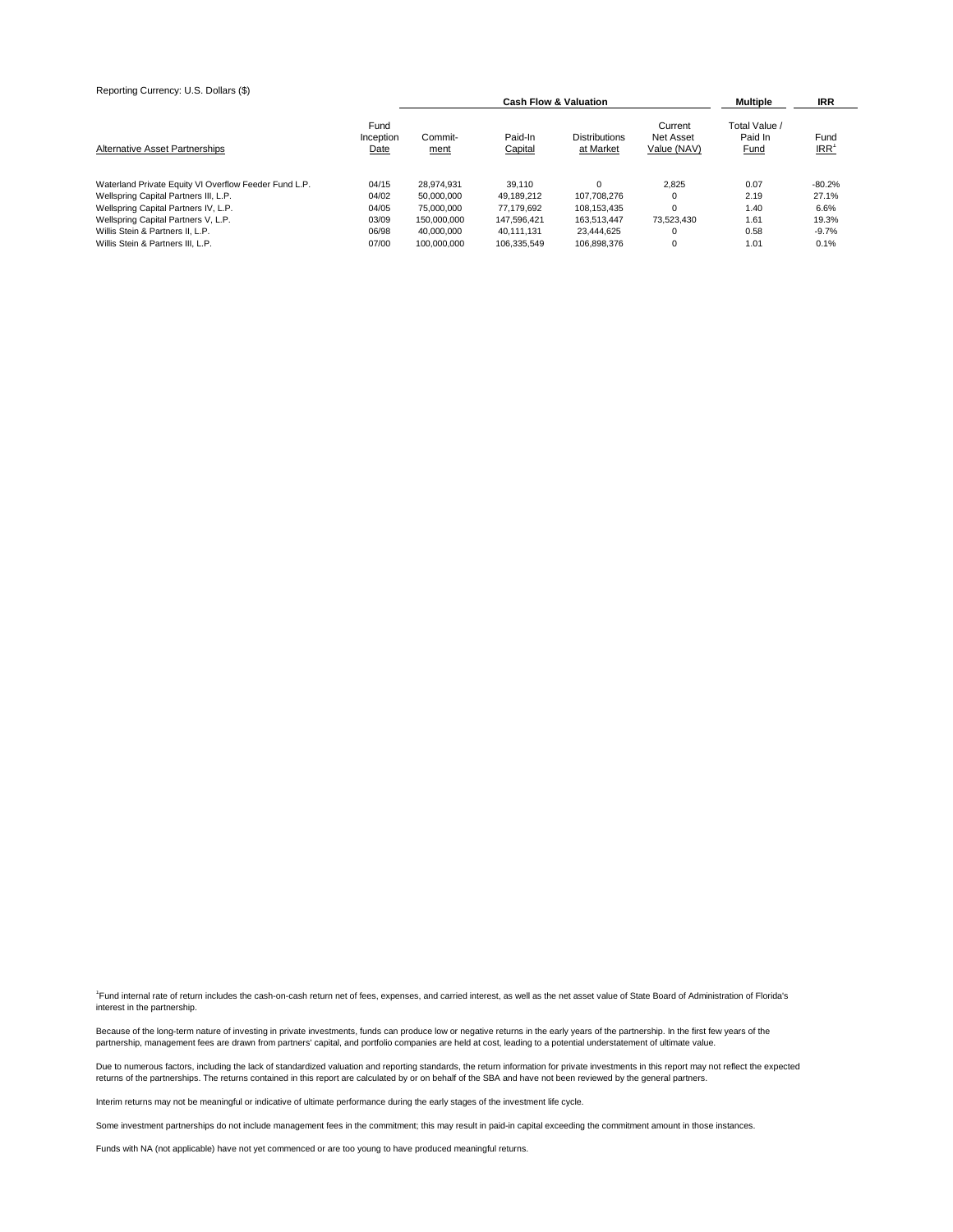# **ALTERNATIVE ASSET FUNDING STATUS & PERFORMANCE SUMMARY Inception Through June 30, 2017 FLORIDA STATE BOARD OF ADMINISTRATION (Strategic Investments)**

|                                                                                         |                   | <b>Cash Flow &amp; Valuation</b> |                           | <b>Multiple</b>           | IRR                         |                          |                    |
|-----------------------------------------------------------------------------------------|-------------------|----------------------------------|---------------------------|---------------------------|-----------------------------|--------------------------|--------------------|
|                                                                                         | Fund<br>Inception | Commit-                          | Paid-In                   | <b>Distributions</b>      | Current<br><b>Net Asset</b> | Total Value /<br>Paid In | Fund               |
| <b>Alternative Asset Partnerships</b>                                                   | Date              | ment                             | Capital                   | at Market                 | Value (NAV)                 | Fund                     | IRR <sup>1</sup>   |
| ABRY Advanced Securities Fund, L.P. <sup>2</sup>                                        | 05/08             | 150,000,000                      | $-9,778,583$              | 81,734,388                | 2,212,681                   | <b>NA</b>                | 19.4%              |
| ABRY Advanced Securities Fund II, L.P.                                                  | 03/11             | 150,000,000                      | 80,960,331                | 94,565,678                | 59,140,320                  | 1.90                     | 14.4%              |
| ABRY Advanced Securities Fund III, LP                                                   | 04/14             | 150,000,000                      | 67,973,611                | 9,607,875                 | 77,480,722                  | 1.28                     | 13.4%              |
| ABRY Senior Equity Partners III, L.P.                                                   | 03/10             | 60,000,000                       | 55,423,051                | 85,660,902                | 3,875,416                   | 1.62                     | 16.1%              |
| ABRY Senior Equity Partners IV, L.P.                                                    | 10/12             | 60,000,000                       | 53,440,382                | 13,532,647                | 57,284,093                  | 1.33                     | 12.8%              |
| ABRY Senior Equity Partners V, L.P.                                                     | 10/16             | 60,000,000                       | 3,852,999                 | 0                         | 3,745,997                   | 0.97                     | <b>NA</b>          |
| Apollo Credit Liquidity Fund, L.P.                                                      | 09/07             | 238,233,051                      | 103,039,403               | 132,544,576               | 21,820,897                  | 1.50                     | 6.5%               |
| Atalaya Special Opportunities Fund VI, L.P.                                             | 03/15             | 100,000,000                      | 75,000,000                | 9,953,277                 | 71,897,183                  | 1.09                     | 8.8%               |
| Audax Credit Opportunities (SBA), LLC                                                   | 03/10             | 200,000,000                      | 202,420,677               | 0                         | 294,209,296                 | 1.45                     | 6.3%               |
| Audax Mezzanine Fund IV, L.P.<br>Bayview Opportunity Master Fund II-B, L.P.             | 01/15<br>05/10    | 150,000,000<br>100,000,000       | 17,883,598<br>100,000,000 | 2,985,437<br>145,864,078  | 14,923,448<br>4,968,151     | 1.00<br>1.51             | <b>NA</b><br>18.1% |
| Bayview Opportunity Master Fund IIIb, L.P.                                              | 11/11             | 150,000,000                      | 143,843,910               | 137,764,974               | 54,427,750                  | 1.34                     | 9.0%               |
| Bayview Opportunity Master Fund IV-B, L.P                                               | 04/14             | 150,000,000                      | 113,530,642               | 0                         | 133,416,914                 | 1.18                     | 10.8%              |
| Benefit Street Partners CRE Conduit                                                     | 11/13             | 125,000,000                      | 125,000,000               | 909,229                   | 139,435,637                 | 1.12                     | 4.7%               |
| BlackRock Carbon Capital III, L.P.                                                      | 10/07             | 100,000,000                      | 98,892,905                | 124,271,111               | 0                           | 1.26                     | 9.3%               |
| <b>BlackRock Carbon Capital V</b>                                                       | 06/13             | 150,000,000                      | 137,829,245               | 106,057,708               | 60,390,335                  | 1.21                     | 7.6%               |
| <b>BlackRock Carbon Capital VI</b>                                                      | 02/16             | 150,000,000                      | 47,219,380                | 7,640,308                 | 41,295,234                  | 1.04                     | <b>NA</b>          |
| Blackstone / GSO Capital Solutions Fund, L.P.                                           | 03/09             | 100,000,000                      | 86,727,150                | 102,553,088               | 21,707,015                  | 1.43                     | 11.4%              |
| Blackstone Credit Liquidity Partners, L.P.                                              | 10/07             | 250,000,000                      | 225,252,407               | 279,411,701               | 391,641                     | 1.24                     | 8.9%               |
| <b>Blackstone Tactical Opportunities Fund II</b>                                        | 12/14             | 200,000,000                      | 82,895,096                | 19,091,660                | 80,007,571                  | 1.20                     | 20.1%              |
| Boston Timber Opportunities, LLC                                                        | 01/12             | 300,000,000                      | 228,811,657               | 20,829,150                | 201,038,668                 | 0.97                     | $-0.9%$            |
| Bronx Whitestone Capital Partners III, L.P.                                             | 06/14             | 125,000,000                      | 36,565,298                | 3,024,214                 | 42,491,496                  | 1.24                     | 14.3%              |
| Carlyle Mezzanine Partners II, L.P.<br>Castlelake II, L.P.                              | 02/08<br>07/10    | 150,000,000                      | 135, 194, 558             | 164,870,534               | 16,221,175                  | 1.34                     | 8.0%               |
| Castlelake III, L.P.                                                                    | 09/13             | 75,000,000<br>75,000,000         | 60,363,408<br>69,405,348  | 75,469,853<br>2,304,197   | 20,740,217<br>91,891,404    | 1.59<br>1.36             | 13.4%<br>12.3%     |
| Castlelake IV, L.P.                                                                     | 02/15             | 95,000,000                       | 74,074,075                | 0                         | 93,798,563                  | 1.27                     | 26.1%              |
| Castlelake Aviation III Stable Yield, L.P.                                              | 09/16             | 150,000,000                      | $\mathbf 0$               | $\pmb{0}$                 | 0                           | <b>NA</b>                | <b>NA</b>          |
| Cerberus FSBA Levered Loan Opportunities Fund, LP                                       | 10/16             | 200,000,000                      | 84,158,415                | 0                         | 96,354,508                  | 1.14                     | <b>NA</b>          |
| Cerberus Institutional Real Estate Partners - Series Three                              | 07/12             | 150,000,000                      | 119,476,102               | 58,919,163                | 113,721,427                 | 1.44                     | 13.0%              |
| Cerberus Institutional Real Estate Partners - Series Four                               | 03/15             | 200,000,000                      | 23,417,377                | 9,220,764                 | 12,728,476                  | 0.94                     | $-6.1%$            |
| <b>Chambers Energy Capital III</b>                                                      | 07/15             | 50,000,000                       | 13,089,685                | 184,319                   | 12,775,392                  | 0.99                     | $-2.2%$            |
| Coastline Fund, L.P.                                                                    | 03/15             | 250,000,000                      | 211,416,879               | 41,375,281                | 185,997,530                 | 1.08                     | 7.0%               |
| Colony Distressed Credit Fund II, L.P.                                                  | 03/11             | 75,000,000                       | 64,094,200                | 63,655,123                | 27,475,600                  | 1.42                     | 10.5%              |
| Colony Distressed Credit Fund III                                                       | 07/13             | 150,000,000                      | 119,360,028               | 25,509,354                | 116,143,800                 | 1.19                     | 10.0%              |
| Colony Distressed Credit Fund IV                                                        | 12/15             | 150,000,000                      | 135,148,361               | 62,826,124                | 80,631,700                  | 1.06                     | 7.1%               |
| CVI Credit Value Fund, L.P.<br>CVI Credit Value Fund II, L.P.                           | 02/10<br>11/12    | 100,000,000<br>200,000,000       | 95,000,000<br>190,000,000 | 167,851,198<br>83,162,035 | 41,893,338<br>175,450,743   | 2.21<br>1.36             | 20.1%<br>9.1%      |
| CVI Credit Value Fund III, L.P.                                                         | 07/14             | 200,000,000                      | 130,000,000               | $\mathbf 0$               | 153,757,100                 | 1.18                     | 14.6%              |
| CVI Global Value Fund, L.P.                                                             | 12/06             | 250,000,000                      | 237,500,000               | 497,566,244               | 47,989,416                  | 2.30                     | 21.5%              |
| Deerfield Private Design Fund IV                                                        | 07/16             | 100,000,000                      | 10,000,000                | 0                         | 9,526,537                   | 0.95                     | <b>NA</b>          |
| Drum Capital Management Special Situation Partners II, L.P.                             | 04/06             | 100,000,000                      | 91,121,142                | 96,233,611                | 49,768,165                  | 1.60                     | 7.9%               |
| EIG Energy Fund XVI, L.P.                                                               | 05/13             | 100,000,000                      | 61,228,383                | 11,796,610                | 59,909,303                  | 1.17                     | 8.9%               |
| Falcon Strategic Partners III, L.P.                                                     | 05/08             | 75,000,000                       | 74,230,654                | 84,712,464                | 35,537,828                  | 1.62                     | 11.5%              |
| Falcon Strategic Partners IV, L.P.                                                      | 10/12             | 100,000,000                      | 77,455,390                | 20,360,759                | 94,922,662                  | 1.49                     | 14.3%              |
| Florida Growth Fund I, LLC                                                              | 06/09             | 250,000,000                      | 222,894,351               | 211,935,778               | 144,917,935                 | 1.60                     | 12.4%              |
| Florida Growth Fund I (Tranche II), LLC                                                 | 09/11             | 250,000,000                      | 172,185,706               | 59,473,285                | 161,418,814                 | 1.28                     | 10.4%              |
| Florida Growth Fund II, LLC<br>GI Partners Fund III, L.P.                               | 12/14<br>04/07    | 250,000,000                      | 85,508,751                | 10,289,275                | 89,283,226                  | 1.16                     | 13.7%              |
| GI Partners Fund IV, L.P.                                                               | 08/13             | 100,000,000<br>150,000,000       | 98,552,378<br>99,380,139  | 108,767,817<br>864,619    | 47,345,149<br>133,446,600   | 1.58                     | 13.1%<br>18.0%     |
| Global Infrastructure Partners II, L.P.                                                 | 08/10             | 150,000,000                      | 144,058,419               | 67,535,258                | 146,964,253                 | 1.35<br>1.49             | 22.5%              |
| Global Infrastructure Partners III, L.P.                                                | 10/15             | 150,000,000                      | 30,149,988                | 4,470,785                 | 26,016,566                  | 1.01                     | 1.7%               |
| Green Credit Investors, L.P.                                                            | 12/07             | 250,000,000                      | 250,000,000               | 283,648,510               | 43,733                      | 1.13                     | 8.3%               |
| GS Distressed Opportunities Fund I, L.P.                                                | 04/02             | 150,000,000                      | 144,651,822               | 135,416,533               | 14,372,824                  | 1.04                     | 0.6%               |
| GSO Capital Opportunities Fund, L.P.                                                    | 04/07             | 200,000,000                      | 187,437,814               | 316,971,164               | 6,347,211                   | 1.72                     | 18.5%              |
| GSO Capital Opportunities Fund II, L.P.                                                 | 11/10             | 150,000,000                      | 102,492,404               | 39,912,379                | 95,666,492                  | 1.32                     | 12.7%              |
| GSO Capital Opportunities Fund III LP                                                   | 01/16             | 200,000,000                      | 34,051,602                | 613,340                   | 35,255,910                  | 1.05                     | NA                 |
| GSO Capital Solutions Fund II, L.P.                                                     | 04/12             | 200,000,000                      | 112,888,391               | 25,442,620                | 110,803,683                 | 1.21                     | 15.0%              |
| GSO Energy Select Opportunities Fund LP                                                 | 12/14             | 100,000,000                      | 25,537,307                | 0                         | 29,353,403                  | 1.15                     | 19.9%              |
| HealthCare Royalty Partners III, L.P.                                                   | 07/13             | 65,000,000                       | 30,231,120                | 7,476,790                 | 25,088,073                  | 1.08                     | 93.4%              |
| IFM Global Infrastructure Fund, L.P.                                                    | 01/08             | 300,000,000                      | 302,684,074               | 6,738,533                 | 374,100,754                 | 1.26                     | 9.3%               |
| Jackson Timberland Opportunities, LLC                                                   | 06/12             | 200,000,000                      | 177,641,289               | 20,704,672                | 202,411,081                 | 1.26                     | 6.7%               |
| Lake Jackson, L.P.                                                                      | 04/17             | 100,000,000                      | 0                         | 0                         | 0                           | NA                       | NA                 |
| <b>LCM Credit Opportunities III</b>                                                     | 03/17             | 150,000,000                      | 35,031,036                | 2,992,302                 | 32,314,588                  | 1.01                     | <b>NA</b>          |
| Levine Leichtman Capital Partners IV, L.P.<br>Levine Leichtman Capital Partners V, L.P. | 07/07<br>08/12    | 100,000,000<br>200,000,000       | 78,402,469<br>185,504,875 | 108,034,700<br>53,172,234 | 26,960,756<br>172,186,898   | 1.72<br>1.21             | 15.3%<br>11.6%     |
| Levine Leichtman Capital Partners VI, L.P.                                              | 12/17             | 200,000,000                      | 0                         | 0                         | 0                           | NA                       | NA                 |
| Marathon European Credit Opportunities Fund II                                          | 01/14             | 100,000,000                      | 75,207,473                | 7,749,765                 | 82,359,198                  | 1.20                     | 7.0%               |
|                                                                                         |                   |                                  |                           |                           |                             |                          |                    |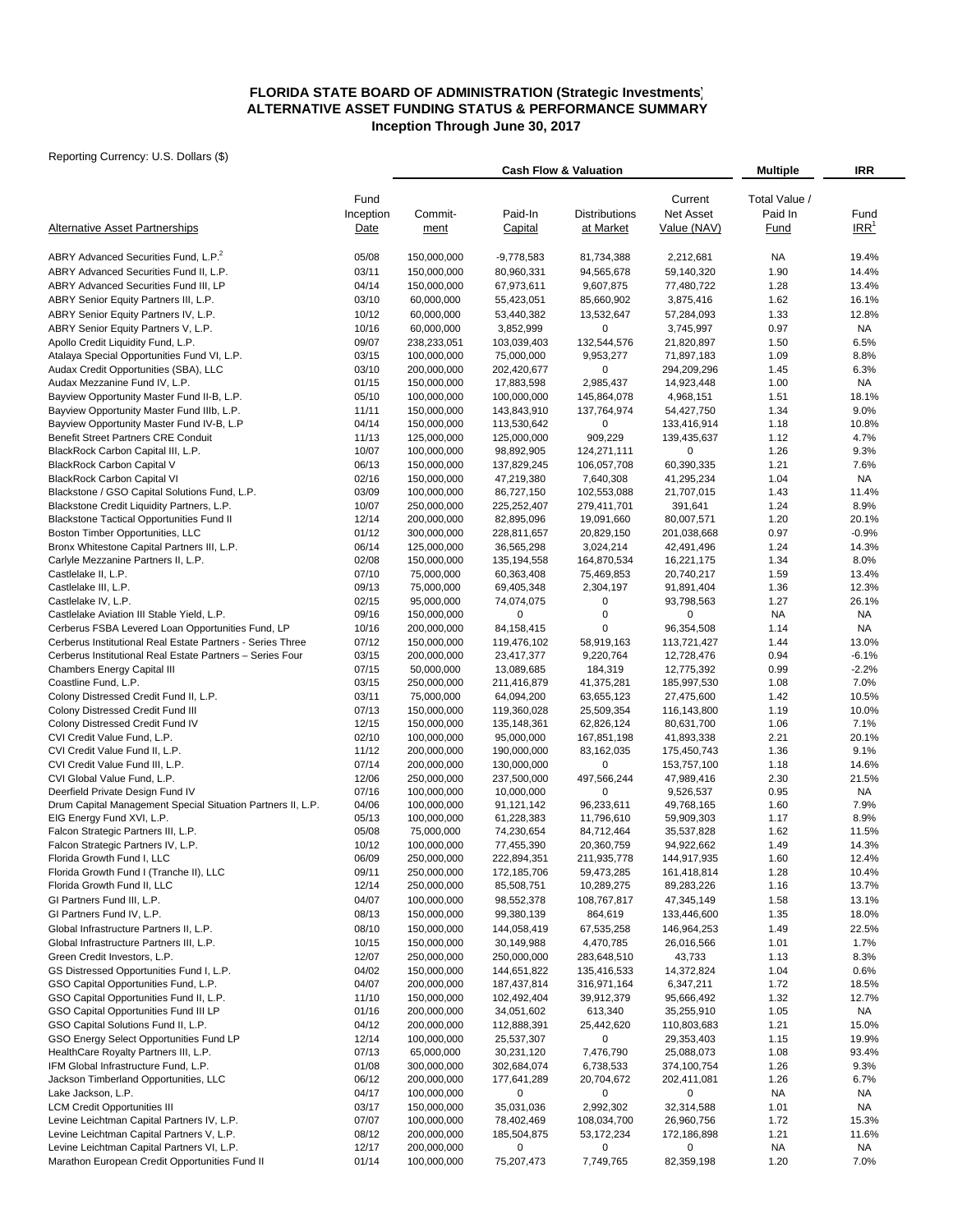|                                                                    |                 | <b>Cash Flow &amp; Valuation</b> | <b>Multiple</b><br><b>IRR</b>     |                                            |                                         |                |
|--------------------------------------------------------------------|-----------------|----------------------------------|-----------------------------------|--------------------------------------------|-----------------------------------------|----------------|
| Fund<br>Inception<br><b>Alternative Asset Partnerships</b><br>Date | Commit-<br>ment | Paid-In<br>Capital               | <b>Distributions</b><br>at Market | Current<br><b>Net Asset</b><br>Value (NAV) | Total Value /<br>Paid In<br><b>Fund</b> | Fund<br>$IRR1$ |
| MCP Private Capital Fund III<br>03/17                              | 107,500,296     | 0                                | $\mathbf 0$                       | 0                                          | <b>NA</b>                               | <b>NA</b>      |
| Morgan Stanley Real Estate Mezzanine Fund, L.P.<br>11/07           | 44.745.608      | 44,745,608                       | 19,531,937                        | $\mathbf 0$                                | 0.44                                    | $-25.8%$       |
| Oaktree Opportunities Fund VIII, L.P.<br>05/09                     | 100,000,000     | 100,000,000                      | 115,725,979                       | 26,058,332                                 | 1.42                                    | 8.9%           |
| Oaktree Opportunities Fund IX, L.P.<br>10/11                       | 100,000,000     | 100,000,000                      | 14,967,825                        | 91,408,701                                 | 1.06                                    | 2.0%           |
| Oaktree Opportunities Fund Xb, L.P.<br>07/14                       | 200,000,000     | 0                                | $\Omega$                          | $\Omega$                                   | <b>NA</b>                               | <b>NA</b>      |
| OCM Opportunities Fund VIIb, L.P.<br>02/07                         | 50,000,000      | 45,000,000                       | 73,824,242                        | 3,753,501                                  | 1.72                                    | 16.6%          |
| 01/10<br>OCM Opportunities Fund VIIIb, L.P.                        | 50,000,000      | 50,000,000                       | 27,892,457                        | 32,409,309                                 | 1.21                                    | 4.6%           |
| Orion Fund I, L.P.<br>04/12                                        | 100,000,000     | 99,253,457                       | 11,124,761                        | 111,191,699                                | 1.23                                    | 7.9%           |
| PCG Special Situation Fund, L.P.<br>07/03                          | 150,000,000     | 138,966,409                      | 194,660,203                       | 23,770,592                                 | 1.57                                    | 6.7%           |
| Primary Wave Music IP Fund I, LP<br>03/16                          | 75,000,000      | 12,560,681                       | 2,264,236                         | 9,797,594                                  | 0.96                                    | <b>NA</b>      |
| Providence TMT Special Situations Fund, L.P.<br>04/08              | 150,000,000     | 131,636,387                      | 228,428,447                       | 5,248,528                                  | 1.78                                    | 14.4%          |
| Providence TMT Debt Opportunity Fund II, L.P.<br>09/10             | 100,000,000     | 97,290,863                       | 121,422,771                       | 22,704,326                                 | 1.48                                    | 10.9%          |
| Providence Debt Fund III L.P.<br>09/13                             | 150,000,000     | 148, 162, 423                    | 22,830,373                        | 155,453,347                                | 1.20                                    | 9.9%           |
| SBAF Mortgage Fund<br>06/09                                        | 650,000,000     | 577,047,521                      | 525,698,362                       | 179,337,555                                | 1.22                                    | 9.3%           |
| Sciens Aviation Special Opportunities Fund III, L.P.<br>03/14      | 85,300,000      | 93,691,302                       | 42,680,675                        | 58,037,369                                 | 1.07                                    | 13.1%          |
| Sciens Aviation Special Opportunities Fund IV, L.P.<br>05/17       | 150,000,000     | $\mathbf 0$                      | 0                                 | 0                                          | <b>NA</b>                               | <b>NA</b>      |
| Sprott Private Resource Lending (US), LP<br>05/14                  | 100,000,000     | 4,755,642                        | $\Omega$                          | 4,685,838                                  | 0.99                                    | <b>NA</b>      |
| Square Mile Partners III, L.P.<br>01/08                            | 100,000,000     | 113,222,358                      | 139,790,367                       | 15,950,260                                 | 1.38                                    | 11.1%          |
| 09/07<br>TCW/Crescent Mezzanine Partners V, L.P.                   | 150,000,000     | 149,090,833                      | 180,409,646                       | 19,084,533                                 | 1.34                                    | 10.2%          |
| TCW/Crescent Mezzanine Partners VI, L.P.<br>02/11                  | 150,000,000     | 131,188,591                      | 65,665,573                        | 93,779,909                                 | 1.22                                    | 8.1%           |
| 01/15<br>TCW/Crescent Mezzanine Partners VII, L.P.                 | 150,000,000     | 30,401,120                       | 5,588,594                         | 27,128,884                                 | 1.08                                    | <b>NA</b>      |
| TPG - TAC 2007, L.P.<br>09/07                                      | 275,751,989     | 261,887,779                      | 277,988,555                       | 0                                          | 1.06                                    | 2.1%           |
| 07/13<br>TSSP Adjacent Opportunities Fund                          | 200,000,000     | 132,550,040                      | 46,082,097                        | 101,414,618                                | 1.11                                    | 9.3%           |
| 05/07<br>Tricon IX, L.P.                                           | 105,000,000     | 103,243,455                      | 137,285,607                       | 34,971,184                                 | 1.67                                    | 10.6%          |
| Tricon XI L.P.<br>07/12                                            | 100,000,000     | 80,537,669                       | 21,876,865                        | 90,290,098                                 | 1.39                                    | 11.7%          |
| 06/12<br>TriGate Property Partners II, L.P.                        | 50,000,000      | 35,076,522                       | 16,718,564                        | 30,688,328                                 | 1.35                                    | 12.1%          |
| TriGate Property Partners III, L.P.<br>08/15                       | 75,000,000      | 16,781,516                       | 779,714                           | 15,820,865                                 | 0.99                                    | $-2.5%$        |
| Varde Partners Fund X, L.P.<br>09/09                               | 100,000,000     | 100,000,000                      | 113,796,352                       | 73,160,917                                 | 1.87                                    | 12.1%          |
| 02/13<br>Varde Fund XI. L.P.                                       | 200,000,000     | 200,000,000                      | 0                                 | 262,506,524                                | 1.31                                    | 8.1%           |
| 03/16<br>The Varde Fund XII-C                                      | 200,000,000     | 90,000,000                       | 0                                 | 100,452,022                                | 1.12                                    | 13.5%          |
| Vine Media Opportunities - Fund III, L.P.<br>08/13                 | 100,000,000     | 89,493,401                       | 12,060,014                        | 90,423,750                                 | 1.15                                    | 8.6%           |
| VSS Structured Capital II, L.P.<br>06/08                           | 75,000,000      | 75,885,423                       | 127,574,867                       | 19,440,659                                 | 1.94                                    | 24.9%          |
| Wayzata Opportunities Fund II, L.P. <sup>2</sup><br>09/07          | 50,000,000      | $\mathbf 0$                      | 41,899,463                        | 7,976,455                                  | <b>NA</b>                               | 16.4%          |
| 03/09<br>Wayzata Opportunities Fund III, L.P.                      | 150,000,000     | 68,415,000                       | 25,417,048                        | 42,938,060                                 | 1.00                                    | 0.0%           |